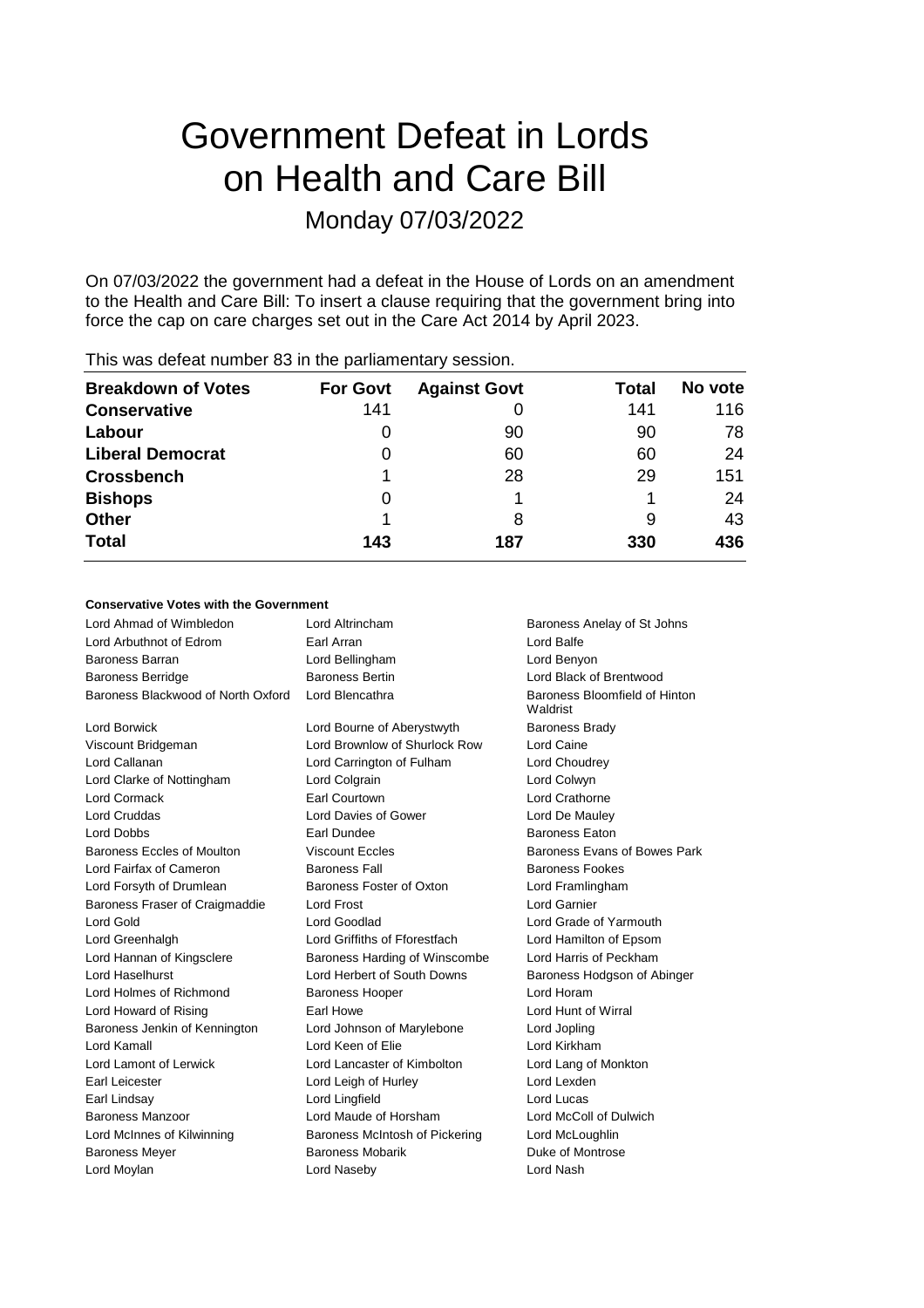Baroness Neville-Rolfe Baroness Nicholson of Winterbourne Baroness Noakes Baroness Stowell of Beeston Lord Strathclyde Lord Wolfson of Tredegar Baroness Wyld Viscount Younger of Leckie

Lord Norton of Louth Lord Parkinson of Whitley Bay Lord Patten Baroness Penn **Baroness Pidding** Lord Pickles **Baroness Pidding** Lord Polak Lord Popat Lord Porter of Spalding Lord Price **Lord Reay Lord Reay Baroness Redfern** Lord Risby Baroness Rock Lord Sandhurst Lord Sarfraz **Lord Sassoon** Baroness Sater Baroness Seccombe Lord Selkirk of Douglas Lord Sharpe of Epsom Lord Sheikh Lord Sherbourne of Didsbury Lord Shinkwin Lord Smith of Hindhead Baroness Stedman-Scott Lord Stewart of Dirleton Baroness Sugg **Lord Taylor of Holbeach** Lord Trefgarne Viscount Trenchard Lord True Lord Tugendhat Baroness Vere of Norbiton Lord Wei Lord Wharton of Yarm Lord Whitby Lord Willetts Baroness Williams of Trafford

#### **Conservative Votes against the Government**

#### **Labour Votes with the Government**

## **Labour Votes against the Government**

Baroness Armstrong of Hill Top Baroness Bakewell Baroness Blower **Lord Blunkett** Lord Bradley Lord Browne of Ladyton Lord Campbell-Savours Lord Carter of Coles Lord Cashman **Viscount Chandos** Baroness Chapman of Darlington Lord Clark of Windermere **Lord Coaker Containers** Baroness Cohen of Pimlico Lord Collins of Highbury Baroness Corston Lord Davies of Brixton Baroness Donaghy Baroness Drake Lord Dubs Lord Eatwell **Lord Elder** Lord Elder **Lord Foulkes of Cumnock** Baroness Gale **Baroness Golding** Baroness Golding Lord Grantchester Lord Hacking Lord Hain Viscount Hanworth Lord Harris of Haringey **Baroness Hayman of Ullock** Baroness Hayter of Kentish Town Baroness Healy of Primrose Hill Lord Hendy Lord Hollick Lord Howarth of Newport Lord Hunt of Kings Heath Lord Hutton of Furness Baroness Jones of Whitchurch Lord Jordan Lord Kennedy of Southwark Lord Khan of Burnley Baroness Lawrence of Clarendon Lord Layard Lord Lennie Lord Levy Lord Liddle Baroness Lister of Burtersett Lord Maxton Lord McAvoy Lord McConnell of Glenscorrodale Lord Mendelsohn Baroness Merron Lord Monks Lord Murphy of Torfaen Baroness Nye Baroness Osamor **Baroness Community** Lord Pendry **Baroness Pricess Pitkeathley** Lord Ponsonby of Shulbrede Baroness Rebuck Lord Reid of Cardowan Baroness Ritchie of Downpatrick Lord Robertson of Port Ellen Lord Rooker Lord Rosser Baroness Royall of Blaisdon Lord Sawyer Baroness Sherlock **Lord Sikka** Baroness Smith of Basildon Lord Snape Viscount Stansgate Baroness Thornton Lord Tomlinson **Lord Tunnicliffe** Lord Tunnicliffe Lord Watson of Invergowrie Lord Watts **Baroness Wheeler** Baroness Wheeler **Baroness Whitaker** Baroness Wilcox of Newport Lord Winston Lord Wood of Anfield Lord Woodley **Lord Young of Norwood Green** Baroness Young of Old Scone

Baroness Adams of Craigielea Lord Adonis<br>
Baroness Armstrong of Hill Top Baroness Bakewell Lord Bassam of Brighton

#### **Liberal Democrat Votes with the Government**

#### **Liberal Democrat Votes against the Government** Lord Addington Lord Alderdice Baroness Bakewell of Hardington

Baroness Barker Lord Beith Baroness Benjamin Baroness Bonham-Carter of Yarnbury Baroness Brinton Lord Bruce of Bennachie Lord Burnett Lord Campbell of Pittenweem Lord Clement-Jones

Mandeville